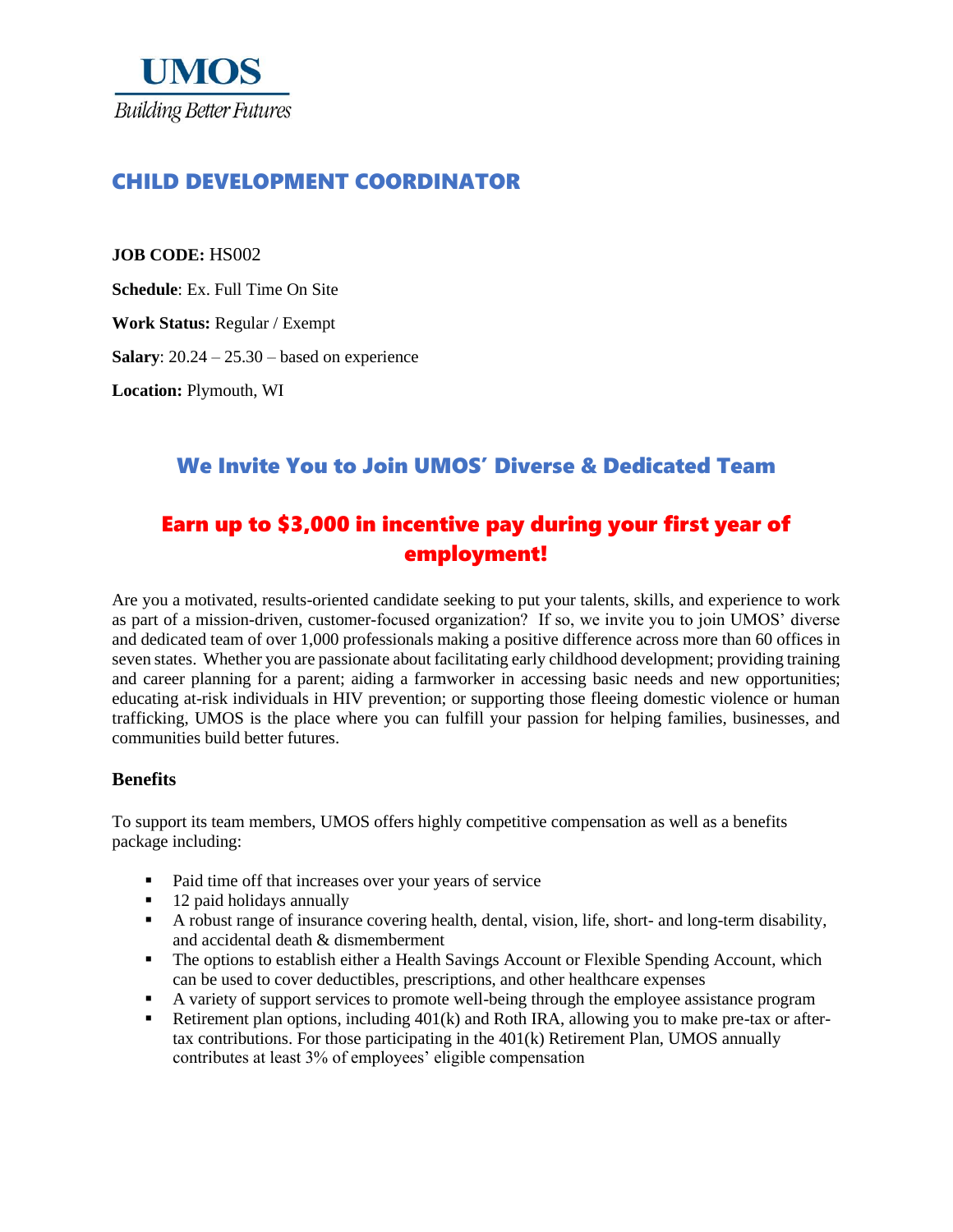

### **Advancement**

In addition, UMOS offers opportunities for advancement. In fact, a number of the senior management, including Lupe Martinez, President  $\&$  CEO, were promoted from within the organization.

### **Diversity & Equal Opportunity**

UMOS is proud to be an Equal Opportunity Employer, and encourages qualified candidates of all backgrounds to apply, irrespective of race, ethnicity, color, religion, sex, national origin, sexual orientation, marital status, disability, age, parental status, and military service, or any other status protected by federal, state, or local law. In fact, 78% of senior management positions are held by people of color and women.

**Do you want to make a positive impact on a child's learning experiences that will have an everlasting effect on their lives? If you do, and if you are a highly motivated, committed, and energetic individual with the desire to lead and mentor our teaching staff then we have an outstanding opportunity available!**

In this role, you will serve as Child Development Coordinator for the Head Start program. The Child Development Coordinator will supervise staff and implement Head Start services utilizing UMOS Child Development policies and procedures. This position is responsible for planning, coordinating, and providing training and technical assistance (T&TA) in the areas of Child Development. Disabilities, Mental Health, Nutrition and Transition to center staff and parents.

### **Primary Responsibilities (not all inclusive):**

- 1. Implement Child Development, Disabilities, Nutrition and Wellness program including Case Reviews, classroom observations, child file reviews, in-house staffing, monthly CLASS reviews, child and classroom transitions, case notes and coordination of services while maintaining confidentiality of child and family, and as necessary perform classroom teacher duties.
- 2. Provide direct supervision to Classroom Teachers and conduct performance appraisals to include coordination and/or direct technical assistance.
- 3. Is responsible to recruit and train volunteers that will assist with child development duties that include implementation of Screenings, Assessments (TSG), Home Visits, Parent/Teacher Conferences, Lesson Planning, Individualization, referrals of children with potential disabilities and other tasks as assigned.
- 4. In conjunction with Center Manager, plan and coordinate First Aid, Infant/Child CPR, Blood borne Pathogen/Universal Precautions, Shaken Baby Syndrome and Child Abuse/Neglect trainings for staff, parents and volunteers.
- 5. Implement CHILD PLUS for Head Start Services in the area of child development, Disabilities and Mental Health. Ensures classroom teachers are fully implementing Child Plus Attendance scanning to include mealtime scanning, Child Plus program and verifies accuracy of daily meal count with Child Plus data attendance records.